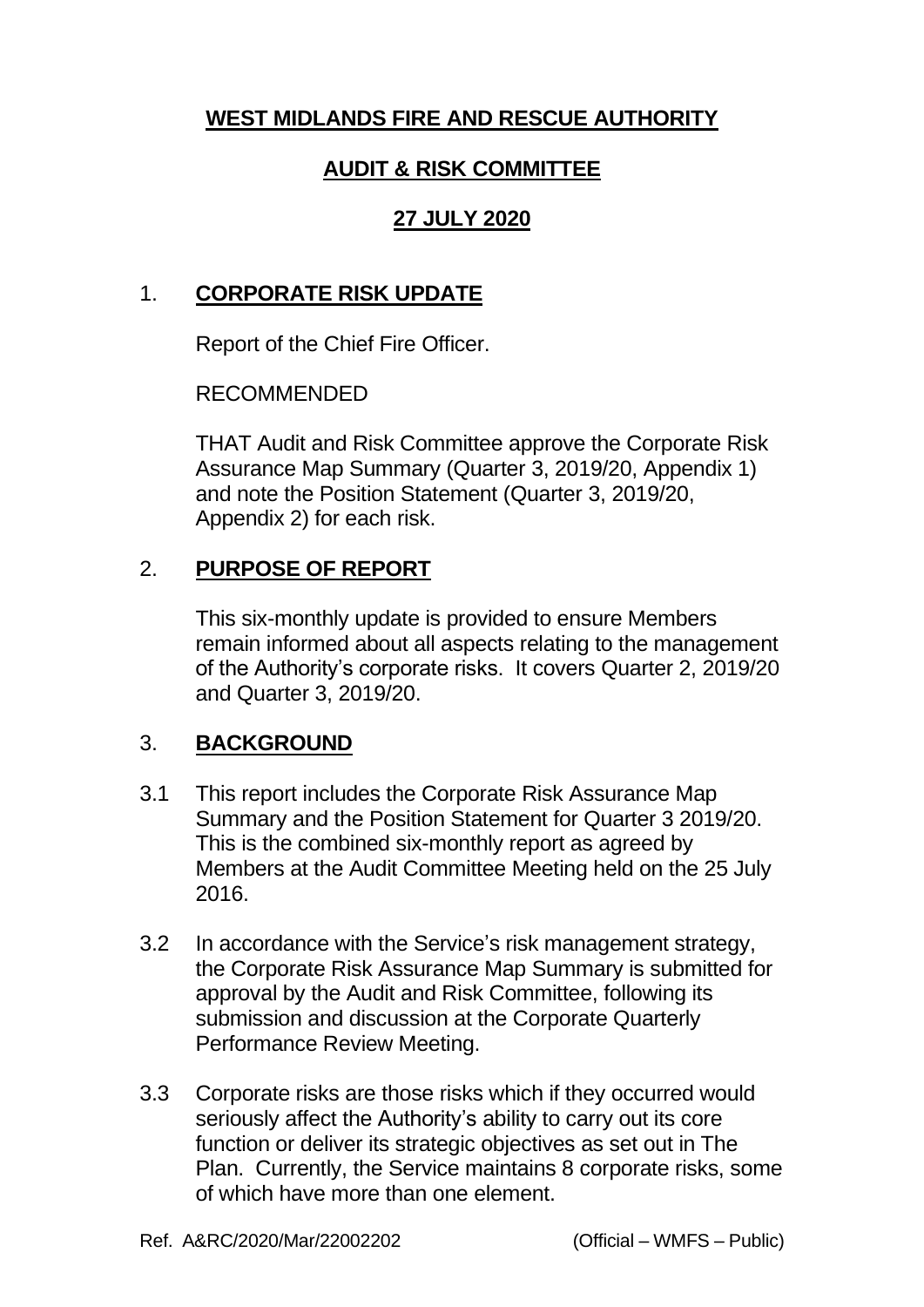3.4 Each corporate risk is assigned to a Risk Owner, who is a member of the Strategic Enabling Team. The Risk Owner has the overall responsibility for monitoring and reviewing the progress being made in managing the risk.

 $-2 -$ 

3.5 To enable for effective risk management, the Risk Owner will periodically undertake an assessment of each corporate risk. The frequency of this review will be based upon the estimated risk rating undertaken based on likelihood x impact. The likelihood is a measure of probability of a given risk occurring using a scale of 1 (low) to 4 (high). The impact is a measure of the severity or loss should the risk occur again, using a scale of 1 (low) to 4 (high).





- 3.6 In order to ensure that Members are kept informed of corporate risk matters a Corporate Risk Assurance Map Summary for Quarter 3, 2019/20 (Appendix 1) and the Position Statement for Quarter 3, 2019/20 (Appendix 2) are attached.
- 3.7 In undertaking a review of corporate risks, the Risk Owner has reviewed the Corporate Risk Assurance Map. The Assurance Map provides details of:-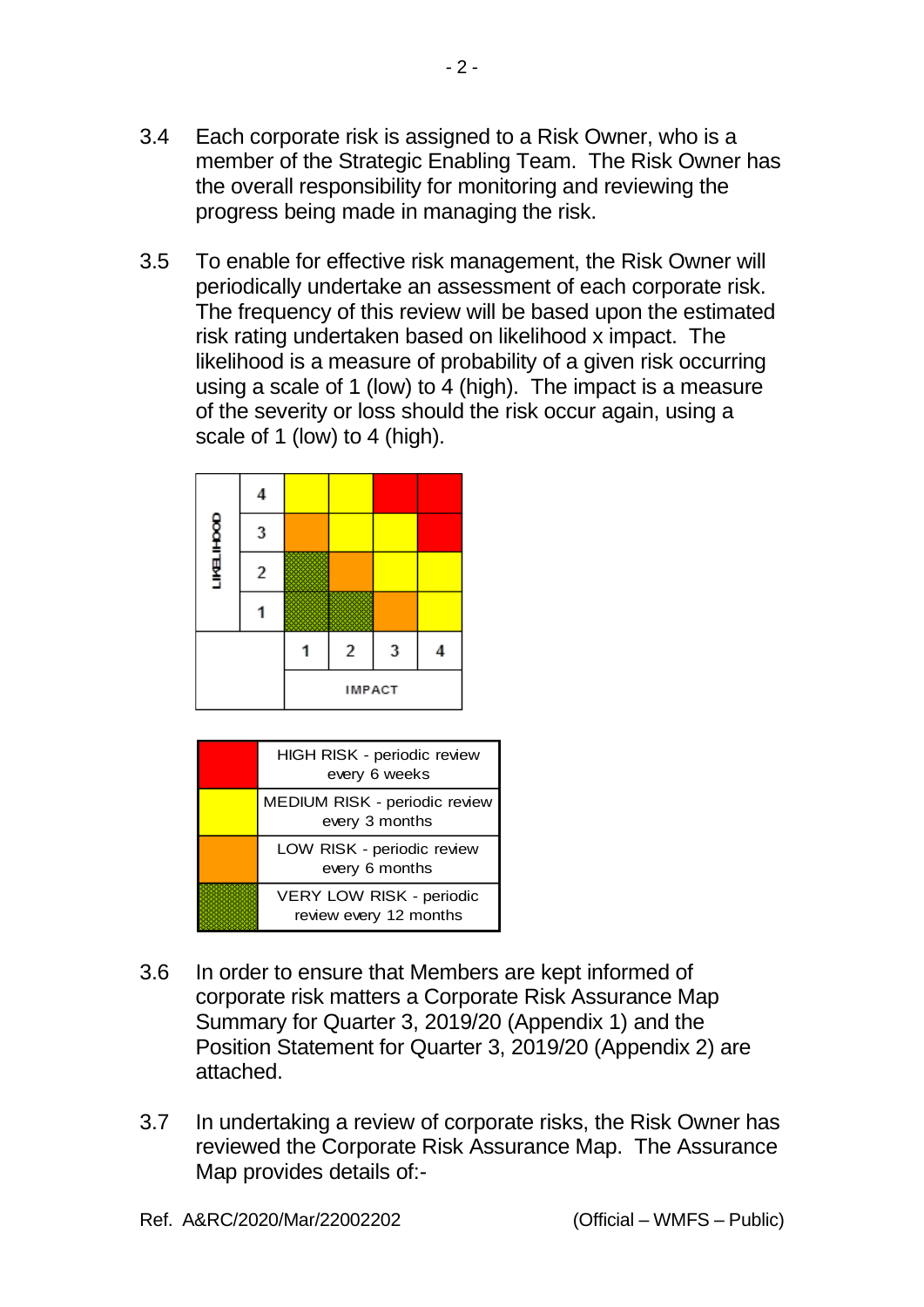- The strategic objectives and performance indicators relevant to the risk.
- The current risk scores.
- A description of events that could lead the corporate risk to be realised.
- The control measures in place designed to reduce the likelihood of risk realisation or its impact should the risk be realised.
- Additional control measures currently implemented to further reduce the likelihood or impact.
- Control owners who are responsible for the implementation, maintenance and review of individual control measures.
- 3.8 As part of the review, the Risk Owner has considered the risk score and rating and updated the Assurance Map. The Risk Owner has provided assurance that the control measures identified are still effective in the management of risk and identified whether any new risk events or controls have been implemented or are required.
- 3.9 Where ongoing additional controls are being implemented, Risk Owners have confirmed the progress in implementing such controls.

#### **Increase/decrease in Overall Corporate Risk Score**

3.10 During Quarter 3, 2019/20 there was an increase in the risk score for Corporate Risk 6.1, Business Continuity & Preparedness. The Fire Authority is unable to provide business continuity arrangements, to maintain delivery of core functions, as a result of extensive disruption to normal working arrangements, including national and international deployments, significant and major events, resulting in increased community risk; reduced confidence; increased reputational damage; and external scrutiny. This risk score increased from 9 (Likelihood 3 x Impact 3) to 12 (Likelihood 3 to Impact 4). This was reported to the Audit and Risk Committee at the meeting held on the 13 January 2020. The Risk Owner who has the overall responsibility for monitoring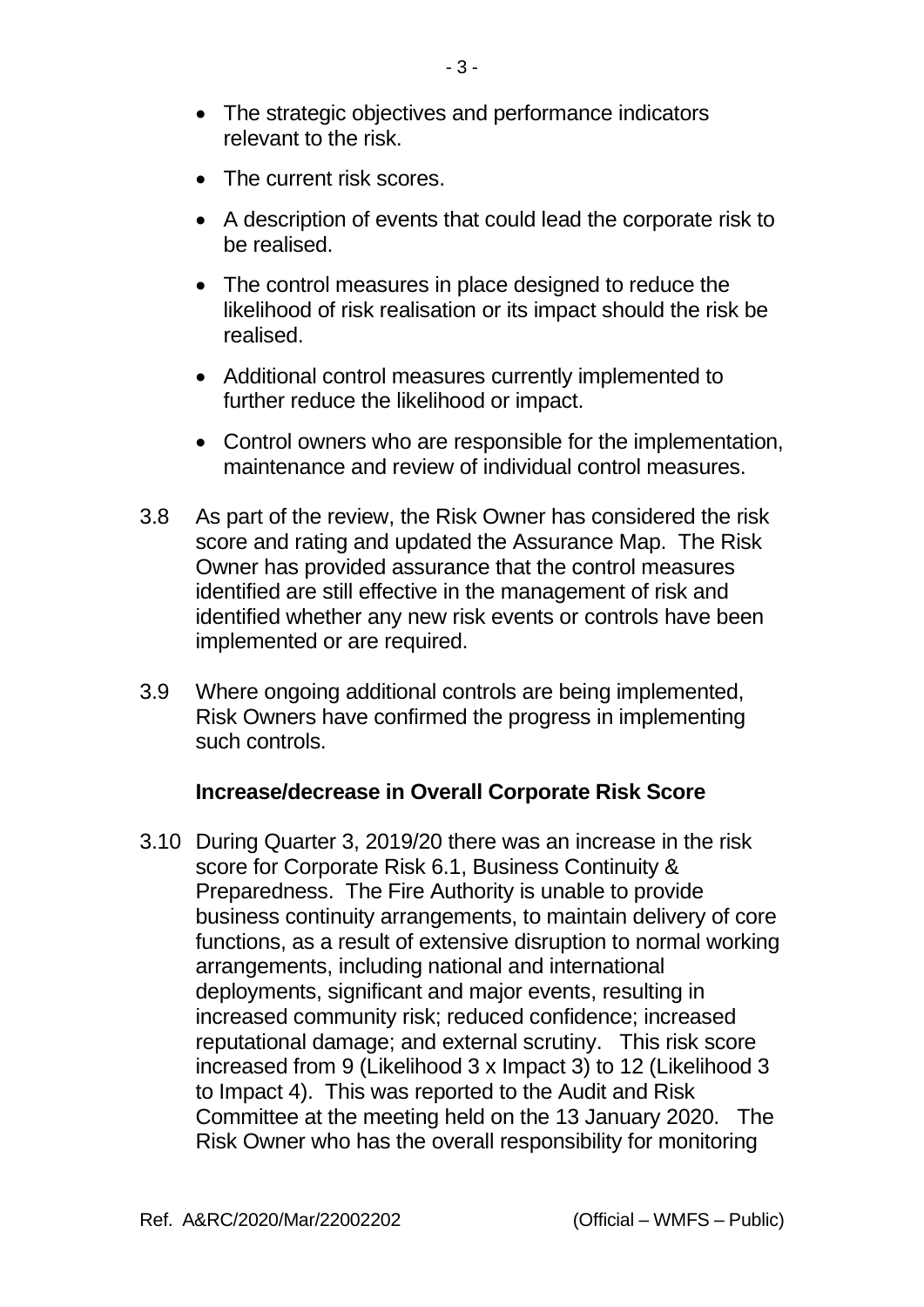and reviewing the progress being made in managing the risk, considers that the control measures remain inadequate and has subsequently increased the risk level to 'High'. This risk will be managed by through the ongoing use of volunteers drawn from existing staff numbers.

- 3.11 In Quarter 3 2019/20 the Audit and Risk Committee agreed to the removal of Corporate Risk 1.1 External (Political and Legislative) Environment – Public Service Reform enables new duties and/or major changes to the governance, structure, role or activities of the fire and rescue service requiring major re-organisation, resulting in an inability to deliver against organisational strategy and planned community outcomes. This risk is no longer relevant at a strategic level. There is currently no risk of public service reform impacting on the delivery of strategy, statutory and core service delivery.
- 3.12 The Corporate Risk Assurance Map Summary attached as Appendix 1 provides the confidence levels of the risk management activity in respect of the Authority's 8 Corporate Risks at Quarter 3, 2019/20.
	- Corporate Risks 1.2, 2.3, 4.1, 5.1, 5.2, 8.1 and 8.2 have been awarded a green confidence (substantial) opinion, which is the highest level that can be awarded.
	- Corporate Risks 2.1, 2.2, 3.1, 3.2, 7.1, and 7.2 have been awarded an amber (satisfactory) confidence opinion. In all cases, work is in progress to enable for a green rating to be attained.
	- Corporate Risk 6.1 has been awarded a red (limited) confidence opinion, due to the inadequacy of key internal controls being in place.
- 3.13 The Position Statement attached as Appendix 2 provides the detail of the risk management activity undertaken or ongoing in respect of the Authority's 8 Corporate Risks for the six months (Quarter 2 2019/20 and Quarter 3 2019/20).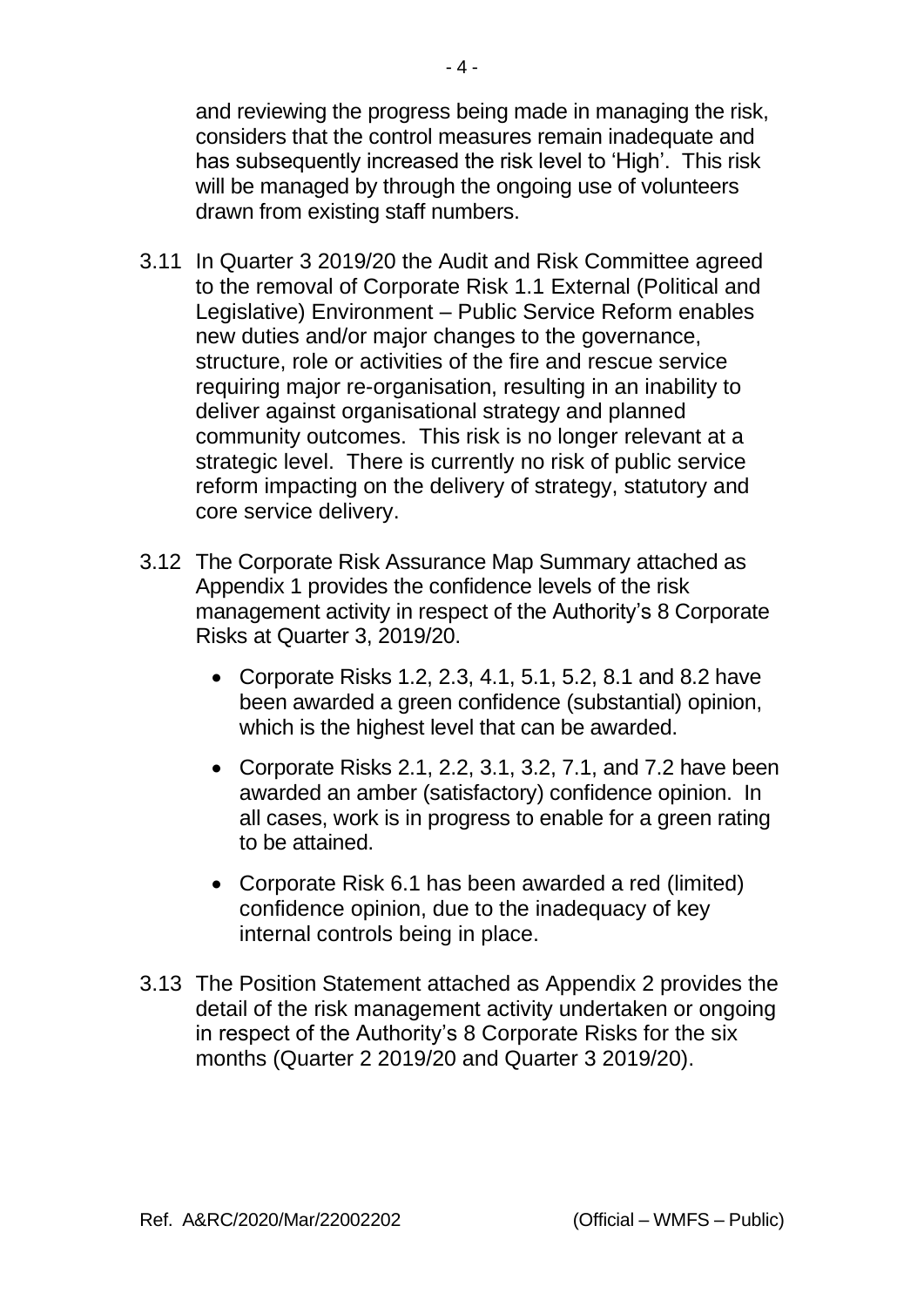#### **Position Statement Summary**

- 3.14 **Corporate Risk 1 – External (Political and Legislative Environment).** The risk owner is confident that control measures are sufficiently strong that where possible the Service can position itself effectively in public sector reform. The development of the Strategy for 2020/23, priorities for 2020/21 and the IRMP consultation process (due to commence mid 2020) will support the delivery of collaborative and/or transformational approaches to achieving the agreed priorities and outcomes.
- 3.15 **Corporate Risk 2 – People.** The risk owner is confident that positive progress continues to be made in relation to the delivery of the collective agreement. The Cultural Review which was published in September is being progressed through a Joint Cultural Implementation Plan Steering Group.

Current recruitment and selection processes continue to provide required staffing levels are maintained to ensure the delivery of the Service Delivery Model. In addition, the revised attraction and selection process is enabling a high level of successful candidates from underrepresented groups.

- 3.16 **Corporate Risk 3 – Prevention.** During Quarter 3 the Partnerships Team hosted 14 Continuous Professional Development sessions aimed at frontline staff and managers from partner agencies. The purpose of these events was to improve knowledge about risk and vulnerability to fire and increase referrals for Safe and Well.
- 3.17 **Corporate Risk 4 – Protection.** Capacity has been increased in the Fire Safety Teams and competencies are being aligned to the revised standards and Competency Framework for Fire Safety Regulators. Response to statutory building consultations are now being managed within the required timeframes.
- 3.18 **Corporate Risk 5 – Response.** With the release of Phase 1 of the Grenfell Tower report the organisation has and continues to undertake a closer examination of High Rise/Tall Buildings processes. The impending launch of the 'Tall Buildings' operational procedure will be used as the foundation stone for a period of focus within this area to build upon our current position.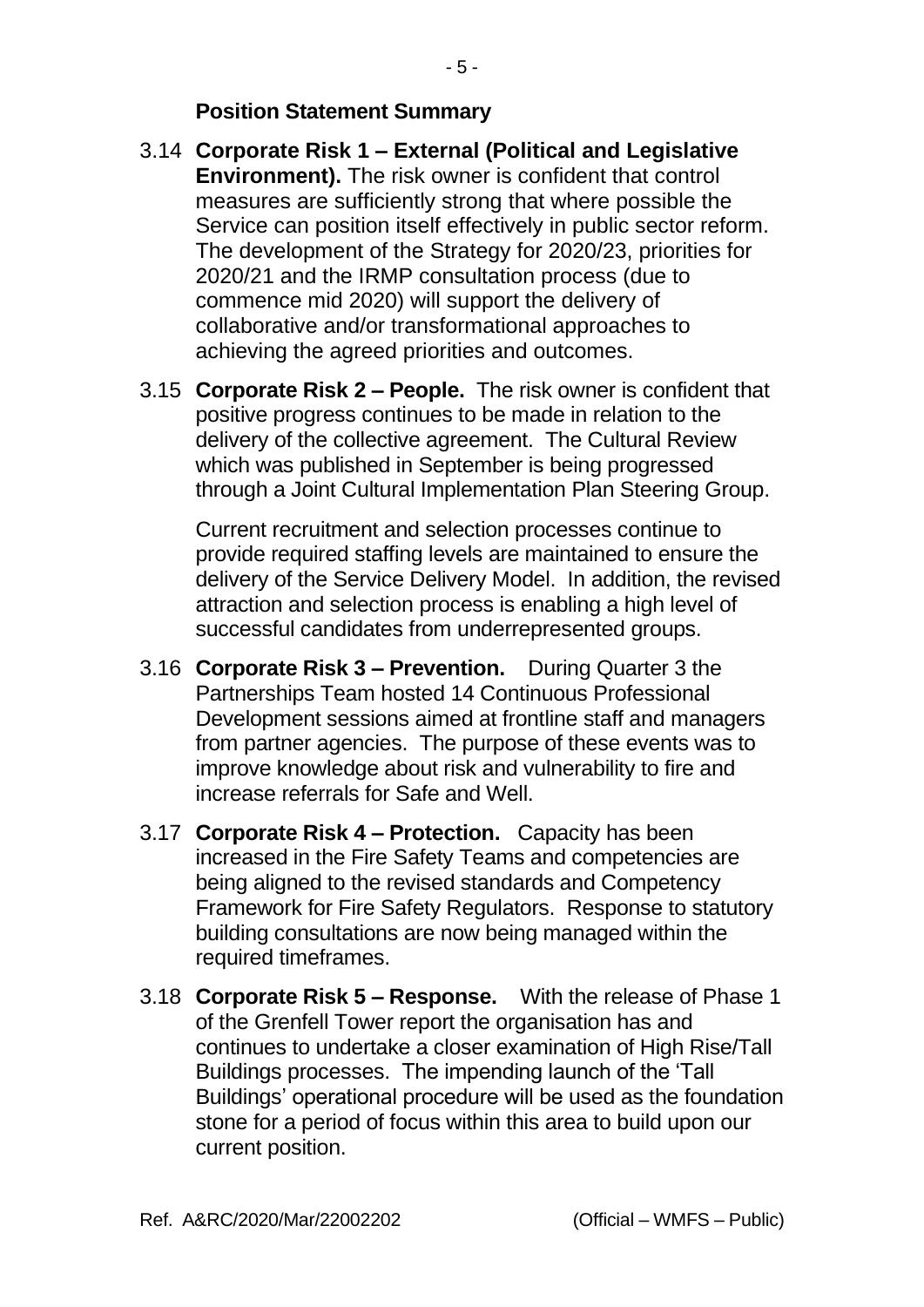- 3.19 **Corporate Risk 7 – Information, Communications and Technology.** The replacement of desktops with Virtual Desktop Infrastructure at stations has simplified the organisational infrastructure and enhanced ability to maintain currency of security updates to protect organisational information systems.
- 3.20 **Corporate Risk 8 – Finance and Assets.** The work and associated reports of the external auditor provide assurance against several controls in place to manage against the realisation of risk on the assurance map.

#### 4. **EQUALITY IMPACT ASSESSMENT**

In preparing this report an initial Equality Impact Assessment is not required and has not been carried out. The matters contained in this report do not relate to a policy change.

## 5. **LEGAL IMPLICATIONS**

There are no direct legal implications associated with the implementation of the recommendations set out in this report.

#### 6. **FINANCIAL IMPLICATIONS**

There are no financial implications associated with the implementation of the recommendations set out in this report.

#### 7. **ENVIRONMENTAL IMPLICATIONS**

None

# **BACKGROUND PAPERS**

Frequency of Risk Reporting to Audit Committee, Audit Committee Report, 11 April 2016

Corporate Risk Update to Audit Committee, Audit Committee Report, 25 July 2016

Delivery of The Plan 2018-21 Executive Committee Report, 6 June 2018

Ref. A&RC/2020/Mar/22002202 (Official – WMFS – Public)